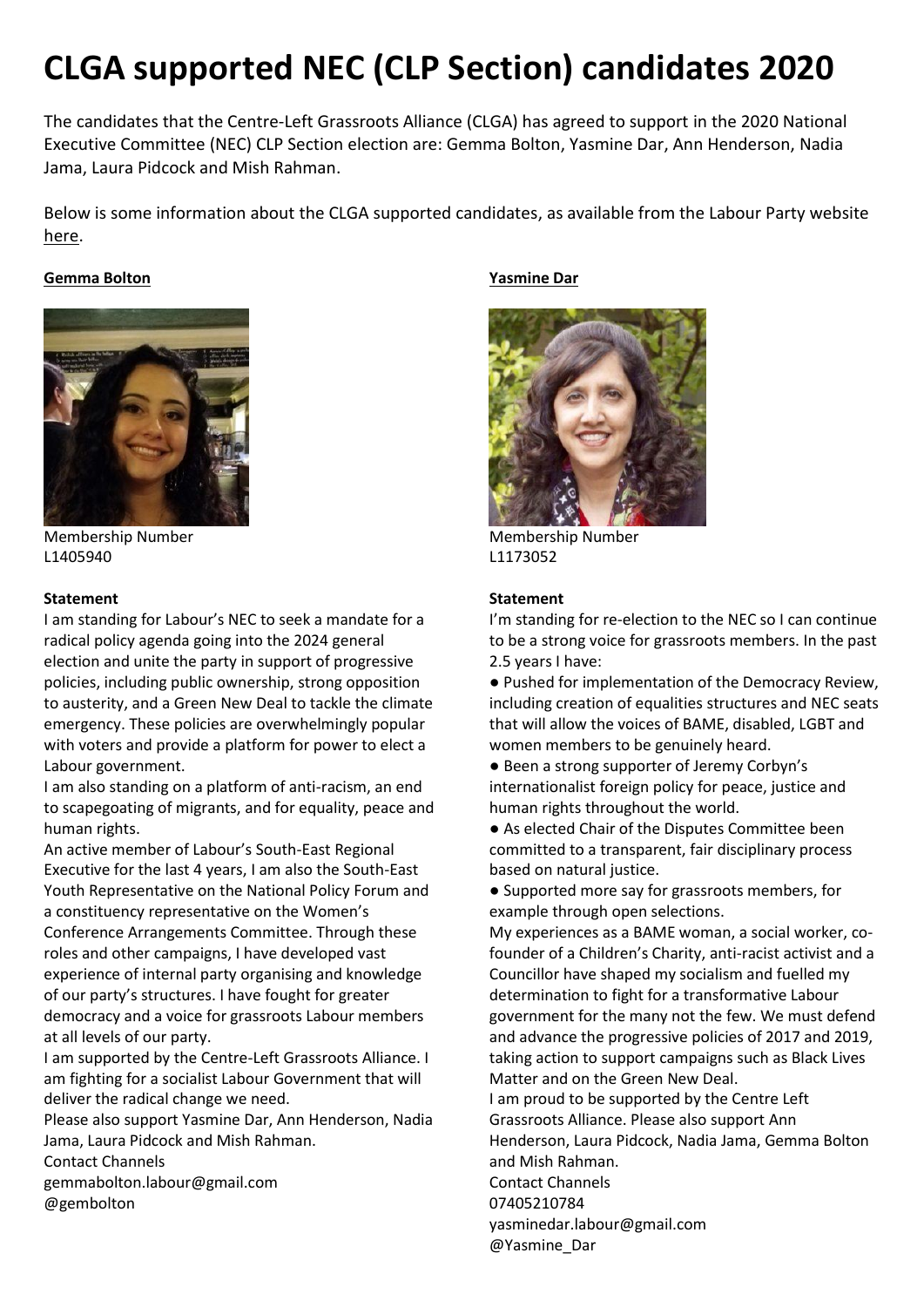## **Ann Henderson**



Membership Number A279236

## **Statement**

I am standing for re-election to the NEC, committed to representing the views of the grassroots membership and improving support for CLPs across the whole country.

I joined the NEC in September 2018, and was elected Chair of the NEC Equalities Committee in January 2019. We face the most significant global public health and economic crisis of our lifetime, and must prioritise building on policies developed for our 2017 and 2019 manifestos to win anti-austerity, internationalist Labour governments.

As a Party and trade union activist since the early 1980s, I have extensive experience across the movement at every level, including the Scottish and National Policy Forums, and as a member of Labour's Scottish Executive Committee. Building a Party which understands devolution is important for us all.

On the NEC and in Scotland I have been centrally involved in re-establishing a Labour women's organisation, with delegate-based, policy-making Labour Women's Conferences. The experience of the COVID19 pandemic has highlighted the need for women's experiences and voices to be at the heart of our response.

I am supported by the Centre-Left Grassroots Alliance. Please also support Yasmine Dar, Laura Pidcock, Gemma Bolton, Mish Rahman, and Nadia Jama. Contact Channels ahendersonlab@gmail.com @AnnDHenderson

#### **Nadia Jama**



Membership Number L1486115

#### **Statement**

I grew up under Thatcher's government on a council estate near Orgreave, the daughter of a Somali steel worker and grand-daughter of a Liverpool docker. The authentic voices of working-class Black women must be central to our movement. I'll be a strong voice for members and party democracy.

To win, Labour must provide democratic socialist solutions to the unprecedented health, economic and environmental crises.

I'm a proud trade unionist. We must stand with our unions and health experts to put people before profit. The Tories' mishandling of coronavirus caused tens of thousands of deaths and risks thousands more. It also risks turning the austerity decade of economic stagnation into a deep recession. I support a socialist Green New Deal to kickstart our economy, tackle the climate crisis, create decent jobs and redress spiralling poverty and wealth inequality.

The importance of our internationalism has been demonstrated by the pandemic. I believe in global justice activism, including supporting the Palestinian people's right to self-determination.

I am supported by the Centre-Left Grassroots Alliance. I am fighting for a socialist Labour Government that will deliver the radical change we need. Please also support Gemma Bolton, Yasmine Dar, Ann Henderson, Laura Pidcock, and Mish Rahman.

Contact Channels

@MizJama

[Nadia4NEC@gmail.com](mailto:Nadia4NEC@gmail.com)